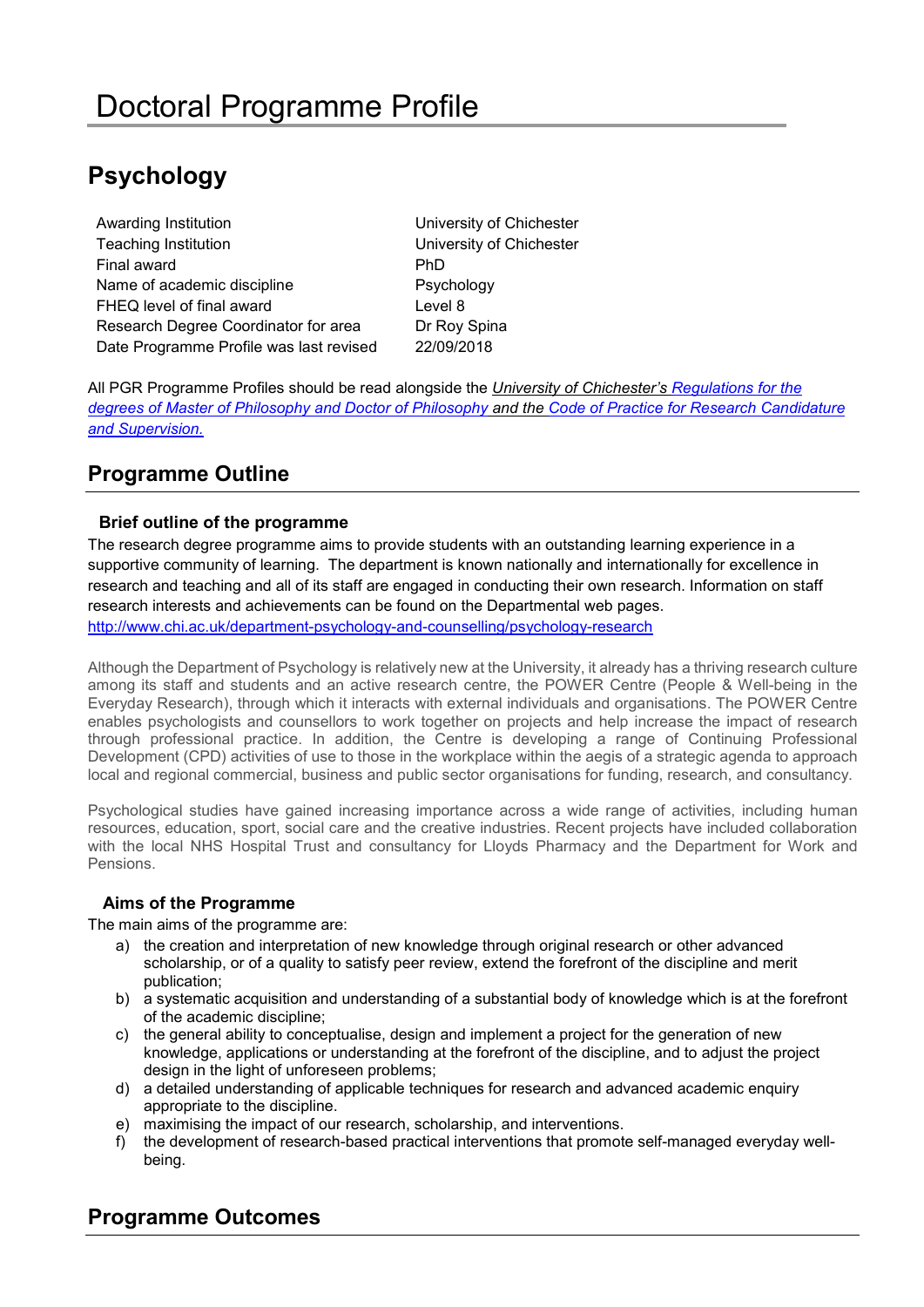### **Knowledge and Understanding**

Having successfully completed this programme you will:

- have demonstrated a systematic understanding of a field of study and mastery of the skills and methods of research associated with that field
- have demonstrated the ability to conceive, design, implement and adapt a substantial process of research with scholarly integrity
- have made a contribution through original research that extends the frontier of knowledge by developing a substantial body of work, some of which merits national or international refereed publication
- **are capable of critical analysis, evaluation and synthesis of new and complex ideas**<br> **be able to communicate with your peers, the larger scholarly community and with so**
- be able to communicate with your peers, the larger scholarly community and with society in general about your areas of expertise
- be able to promote, within academic and professional contexts, technological, social or cultural advancement in a knowledge-based society.

#### **Learning and Teaching Methods**

The PhD programme is delivered through a supervised research project. Each student will have a supervisory team of at least two appropriately qualified academic staff, one of whom will be the Director of Studies. A description of the responsibilities of the supervisory team can be found in the [Code of Practice.](https://www.chi.ac.uk/about-us/policies-and-statements/academic-and-student-support) 

#### **Assessment methods**

The award of MPhil or PhD is assessed through submission of a written thesis or equivalent for practice based disciplines and an oral examination with a panel of examiners (*viva voce*). The viva is compulsory for PhD and optional for MPhil.

#### **Subject Specific Intellectual and Research Skills**

The majority of subject specific intellectual and research skills are gained through the process of doing research within the context of supervisory meetings and support. On occasion it may be helpful for a student to undertake specific research skills training such as that taught as part of Masters programmes or as part of the postgraduate research training programme coordinated by the Research Office.

#### **Professional Development and Transferable Skills**

Those completing their doctoral programme will have the qualities and transferable skills necessary for employment requiring the exercise of personal responsibility and largely autonomous initiative in complex and unpredictable situations, in professional or equivalent environments.

Research students have access to the University's Staff Development Programme as well as a range of other formal and informal training activities coordinated at the department, area or University level.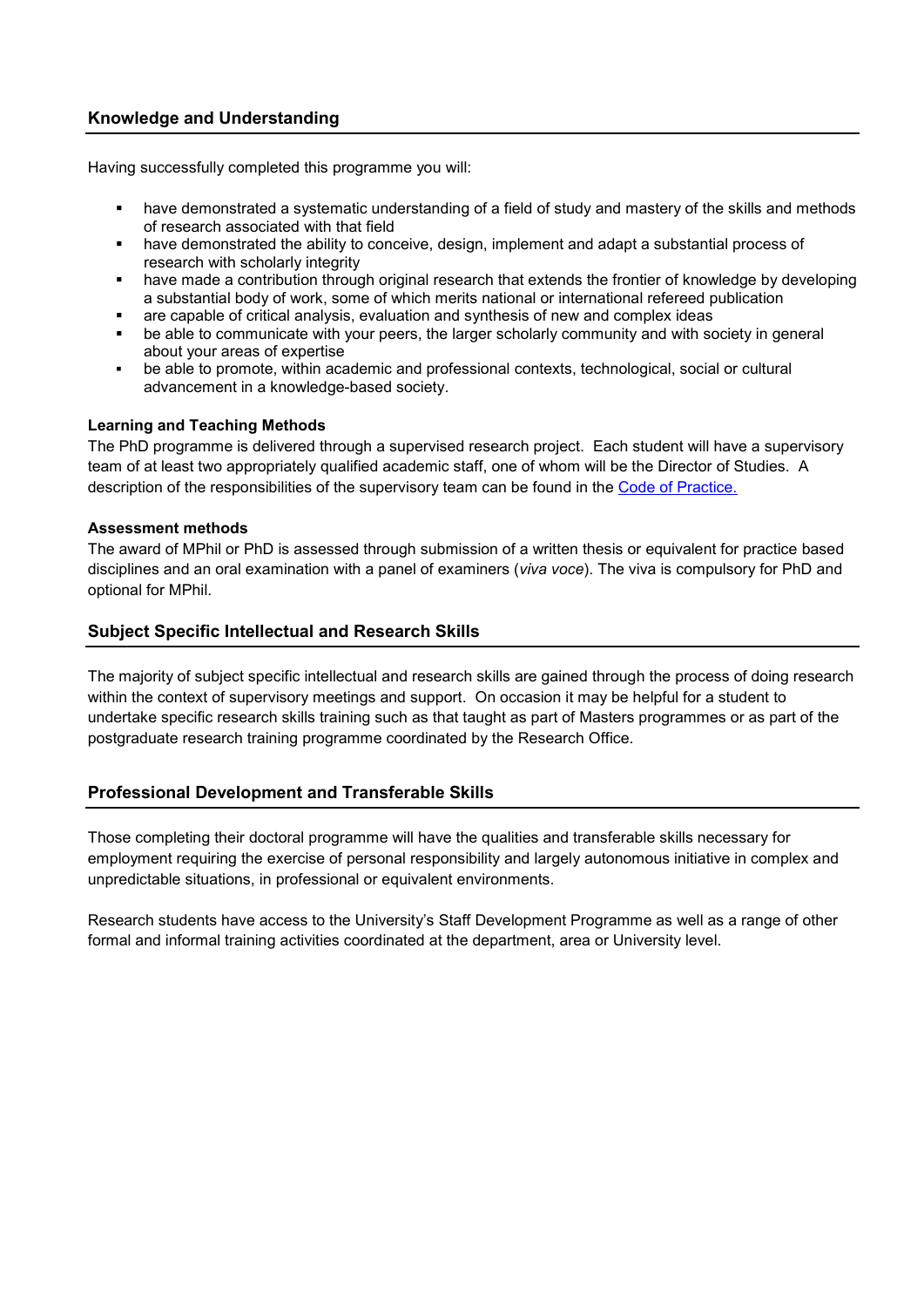# **Programme Structure**

### **Admissions**

MPhil/PhD students can register either at the start of October or the start of February. Admission requirements are described in the [Code of Practice](https://www.chi.ac.uk/about-us/policies-and-statements/academic-and-student-support) (in particular see clauses 11 to 25).

# **Candidature**

Maximum candidature is 48 months in Full Time registration, 84 months in Part Time Registration.

# **Progression Requirements**

The programme follows the University's [Higher Degree Regulations](http://www.chi.ac.uk/%3Cfront%3E/about-us/how-we-work/policies/academic-policies) as set out on the University website.

During the programme there are a number of academic milestones that the student will need to complete. These include:

- Confirmation of research project (2000 word proposal and completed Form 1) after three months (full time) and six months (part-time)
- Satisfactory Annual Review reports with supervisory committee
- Major Review to upgrade from MPhil to PhD programmes (only for PhD programmes).

# **Support for student learning**

There are facilities and services to support your learning. Some of these are accessible to students across the University and some of these will be geared towards students in your particular Faculty or discipline.

The Department of Psychology provides the following laboratory equipment & psychological tests:

#### **Specialist advanced research equipment:**

- Functional near-infrared spectroscopy (fNIRS) neuroimaging equipment: NIRScout NIRx Medical **Technologies**
- Immersive Virtual Reality System for Neuroscience Research: System includes aLIAS Laptop, Biopac MP15
- Virtual Reality development platform: Vizard, Oculus Head set (DK2 and Rift), 3D Shopping Centre Software, 3D Shopping Centre Interior Software
- Physiological data acquisition system: BioPac
- 12x Neuro-anatomical brains
- Anatomical Model Torso

#### **Specialist advanced research software:**

- AMOS
- CMA Comprehensive Meta-Analysis software: https://www.meta-analysis.com/
- Data Miner
- E-prime
- **Inquisit**
- NOLDUS The Observer XT: Software package for the collection, analysis, and presentation of observational data: http://www.noldus.com/human-behavior-research/products/the-observer-xt
- Nvivo
- **Qualtrics**
- SPSS
- **SuperLab**

### **Neuropsychological Assessment Tools:**

- Behavioural Assessment of the Dysexecutive Syndrome (BADS)
- California Verbal Learning Test 2nd UK Edition
- Cambridge Prospective Memory Test
- Delis-Kaplan Executive Function System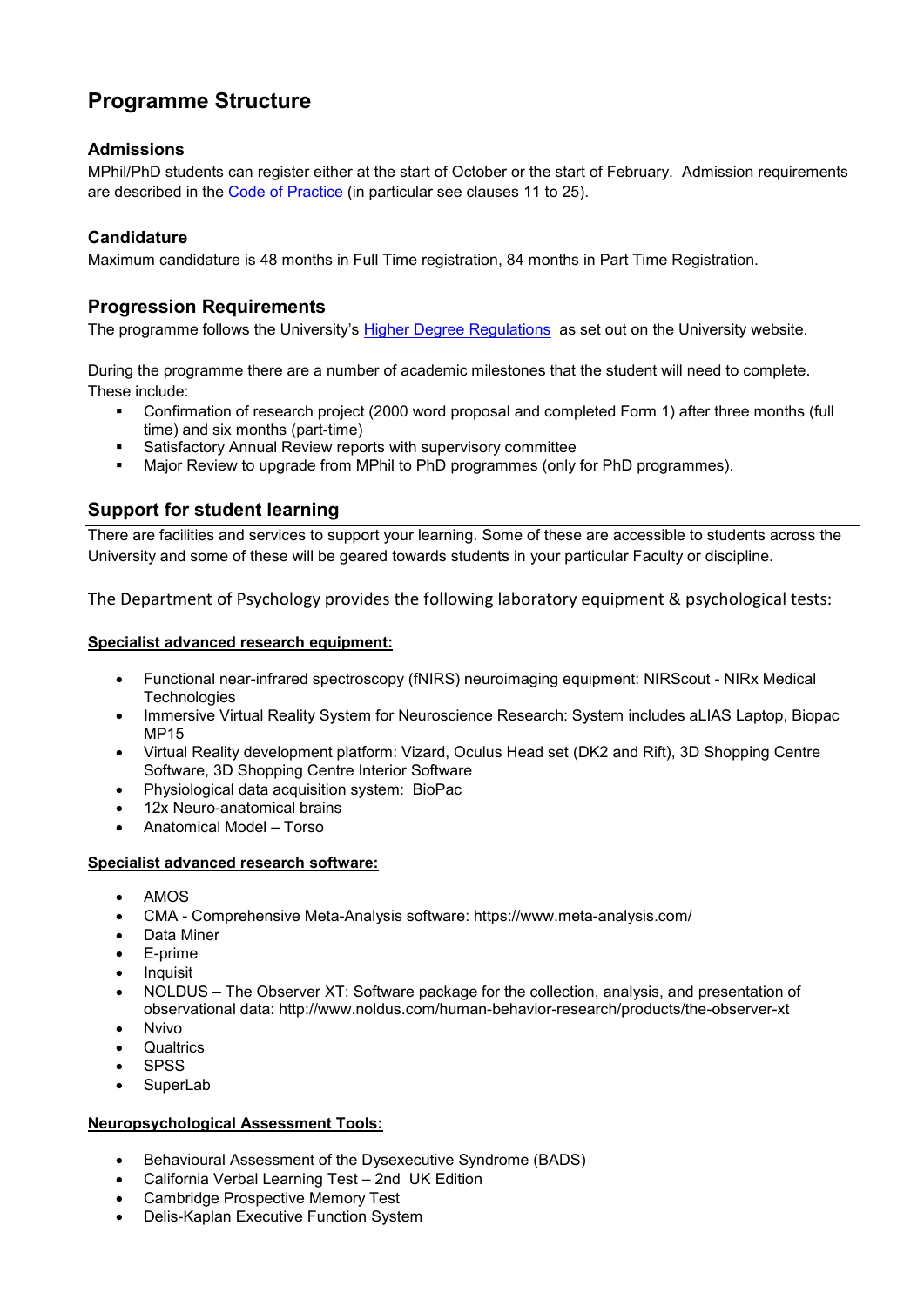- Doors and People
- Kaufman Brief Intelligence Test (K-BIT) (Ian personal copy)
- MAE Token Test
- Middlesex Elderly Assessment of Mental State
- MMSE Test Forms
- Raven's Progressive Matrices (Ian personal copy)
- RAVLT Rey Auditory Verbal Learning Test
- Wechsler Adult Intelligence Scale, 4th Edition, UK
- Wechsler Memory Scale (WMS)
- Wisconsin Card Sorting Test 64 Card Version

The University provides:

- library resources, including e-books, on-line journals and databases, together with assistance from Library staff to enable you to make the best use of these resources
- high-speed access to online electronic learning resources from dedicated PC Workstations onsite and from your own devices; laptops, smartphones and tablet PCs via the Eduroam wireless network. A wide range of application software is available from the PCs in each LRC.
- computer accounts that connect you to a number of learning technologies including the Moodle virtual learning environment (which facilitates online learning and access to specific learning resources)
- standard ICT tools such as Email, secure filestore and calendars.
- access to key information through the University's intranet.
- IT support through a comprehensive website, telephone and online support and a dedicated helpdesk at the SIZ at each of the LRCs.
- Enabling Services offering assessment, guidance and facilities (including specialist IT support) if you have a disability, dyslexia, mental health issue or specific learning difficulties
- Student Support Services to assist you with a range of general enquiries including financial matters, accommodation, exams, graduation, student visas, ID cards (studentadviser@chi.ac.uk )
- Careers support, advising on job search, applications, interviews, paid work, volunteering and internship opportunities and getting the most out of your extra-curricular activities alongside your degree programme when writing your CV
- a range of personal support services : mentoring, counselling, residence support service, chaplaincy, health service
- assistance in the development of English language and study skills for non-native speakers.
- a Research Office which coordinates a programme of professional development and skills training [\(pgrsupport@chi.ac.uk\)](mailto:pgrsupport@chi.ac.uk)
- An appropriate research environment, as set out in the [Code of Practice](http://d3mcbia3evjswv.cloudfront.net/files/Academic%20Board%2017%20Code%20of%20Practice%20for%20Research%20Candidature.pdf?3y1HrtDLYQ0M8uLsL.65i1fF_yx9snAE)

The Students' Union provides:

- an academic student representation system, consisting of elected Student Voices in every department, Academic Representatives for both campus', and the SU President and Vice President. UCSU provides training and support for those who represent students' views to the University.
- extracurricular activities and volunteering opportunities
- free and confidential advice including support if you need to make an academic appeal or apply for mitigation
- opportunity to thank and reward staff through the SU Teaching Awards

#### Associated with your programme you will be able to access:

The POWER Centre - we specialise in using evidence-based approaches to research, identify, create and develop high quality evidence-based knowledge and interventions to better understand and improve everyday well-being, with a focus on individual differences across three main areas:

- 1. Health promotion effectiveness
- 2. Cognitive, emotional, and social efficacy in managing well-being
- 3. Cultural and work influences related to well-being.

The POWER centre holds eight qualified Psychologists, with expertise in Behavioural Analysis, Biological, Cognitive, Cultural, Developmental, Health, Individual Differences, Neuroscience, Social, and Workplace and